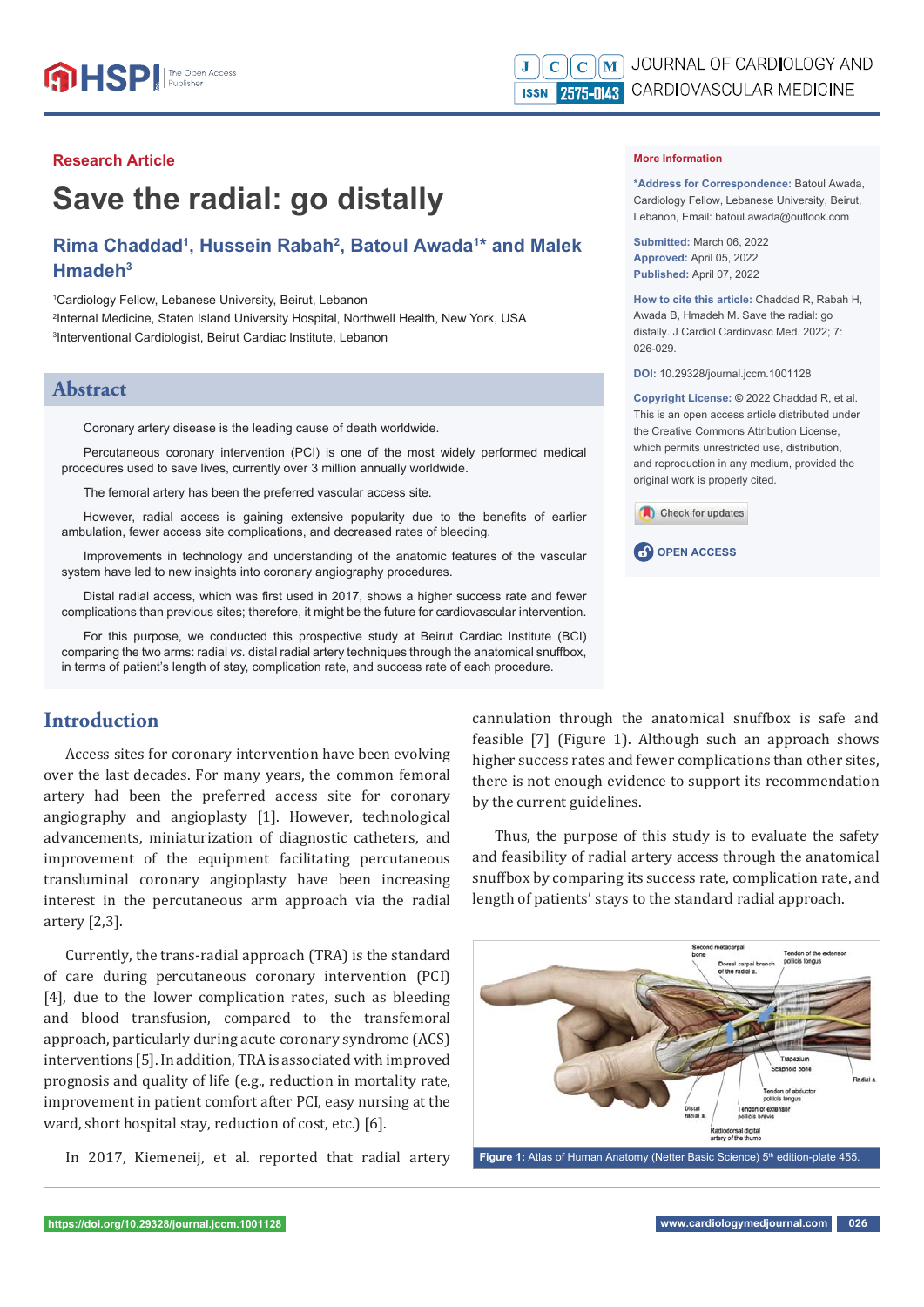# **Methods**

This prospective study included 100 patients admitted for percutaneous coronary interventions into Beirut Cardiac Institute, Lebanon, from June to September 2021. Approval to conduct this study was obtained from the IRB committee at the hospital. Patients were randomly assigned to the standard radial approach or distal radial approach. Consent was obtained from each patient or health care proxy before any interventions.

**Inclusion criteria:** All adult patients who underwent coronary procedures through radial or distal radial artery approach.

**Exclusion criteria:** Those who underwent other coronary procedures like cerebral angiography, carotid angiography, or lower limbs arteriography.

During the intervention, a successful procedure was defined as obtaining access through radial or distal radial with the complete procedure (from sheath insertion to wire crossing, catheter advancement, coronary cannulation, and smooth stent insertion in case of coronary interventions) through the same approach without major complications.

The primary endpoint of this study is to assess the success rate of the distal radial approach compared to the standard trans-radial approach.

Secondary endpoints include comparing the pain severity during the procedures, the number of attempts, and the length of stay for each approach.

Data collected include gender, age, indication for coronary intervention, approach (whether radial or distal radial), outcome, and pain during the procedure.

#### **Data analysis**

Statistical analysis was conducted using SPSS version 24.0 (Armonk, NY: IBM Corp). Age was presented as mean and standard deviation, while all the others were as frequencies and percentages. Comparative analysis was conducted comparing radial versus distal approach using the Chi-square test and Fisher's exact test. Logistic regression was used to model predictive factors of outcome variables, including failure, the number of attempts, discharge, pain, and study the effect of radial and distal intervention as well as sex differences on such outcomes. Significance was interpreted based on confidence intervals and an alpha level below 0.05.

# **Results**

#### **Studied population**

In total, data from 100 patients were included in the study. Subjects were between 32 and 90 years old. The mean age was 61 +/- 10.8 years (Table 1)*.* Overall, 38 (38%) were females, and 62 (62%) were males (Table 2).

Indications for coronary interventions were Acute coronary syndrome including STEMI, chronic coronary syndrome including bypass graft angiography, pre-operative (valvular replacement), pre-alcohol septal ablation, or workup of heart failure with reduced ejection fraction, etc (Table 3).

#### **Outcomes**

50 patients were treated using the standard radial approach, and 50 were treated using the distal radial approach with failing attempts in 10% and 14% of the procedures, respectively (*p* = 0.538) (Table 4)*.* Furthermore, the second cannulation was attempted in 20% and 24% of patients in each group, respectively. However, the difference was statistically nonsignificant  $(p = 0.629)$  (Table 5).

Females had 3.87 higher odds of failure (*p* < 0.001, CI {1.08, 13.89} in both proximal and distal groups, in addition to having 6.8 times higher odds of requiring sedation than males (*p* = 0.001, OR = 6.8, CI {2.22,20.69}.

#### **Pain severity**

14% of the patients experienced severe pain during both

| <b>Table 1: Distribution of age.</b> |        |  |  |  |  |
|--------------------------------------|--------|--|--|--|--|
|                                      | age    |  |  |  |  |
| N                                    | 100    |  |  |  |  |
| Mean                                 | 61.62  |  |  |  |  |
| Median                               | 61     |  |  |  |  |
| <b>Std Deviation</b>                 | 10.839 |  |  |  |  |
| Range                                | 60     |  |  |  |  |
| Minimum                              | 32     |  |  |  |  |
| Maximum                              | 92     |  |  |  |  |

#### **Table 2:** Distribution of gender.

| ັ     |                  |                |
|-------|------------------|----------------|
|       | <b>Frequency</b> | <b>Percent</b> |
|       | 38               | 38             |
|       | คว               |                |
| Total | 100              | 100            |

| <b>Table 3:</b> Indications of the procedure. |                  |                |  |  |  |  |
|-----------------------------------------------|------------------|----------------|--|--|--|--|
|                                               | <b>Frequency</b> | <b>Percent</b> |  |  |  |  |
| <b>HFrEF</b>                                  | $\overline{2}$   | 2.0            |  |  |  |  |
| valvular pre-op                               | 6                | 6.0            |  |  |  |  |
| <b>NSTEMI</b>                                 | 25               | 25.0           |  |  |  |  |
| UA                                            | 56               | 56.0           |  |  |  |  |
| stress test positive                          |                  | 7.0            |  |  |  |  |
| <b>STEMI</b>                                  | 3                | 3.0            |  |  |  |  |
| Preseptal alcohol                             |                  | 1.0            |  |  |  |  |
| Total                                         | 100              | 100.0          |  |  |  |  |

#### **Table 4:** Failure rate between radial/distal radial procedures.

|               |        |                 | <b>Failed</b> |         | <b>Total</b> | р     |
|---------------|--------|-----------------|---------------|---------|--------------|-------|
|               |        |                 | no            | yes     |              |       |
| Radial/distal | Distal | Count           | 43            | 7       | 50           | 0.538 |
|               |        | % withinFailed  | 48.90%        | 58.30%  | 50.00%       |       |
|               | Radial | Count           | 45            | 5       | 50           |       |
|               |        | % within Failed | 51.10%        | 41.70%  | 50.00%       |       |
| Total         | Count  |                 | 88            | 12      | 100          |       |
|               |        | % within Failed | 100.00%       | 100.00% | 100.00%      |       |

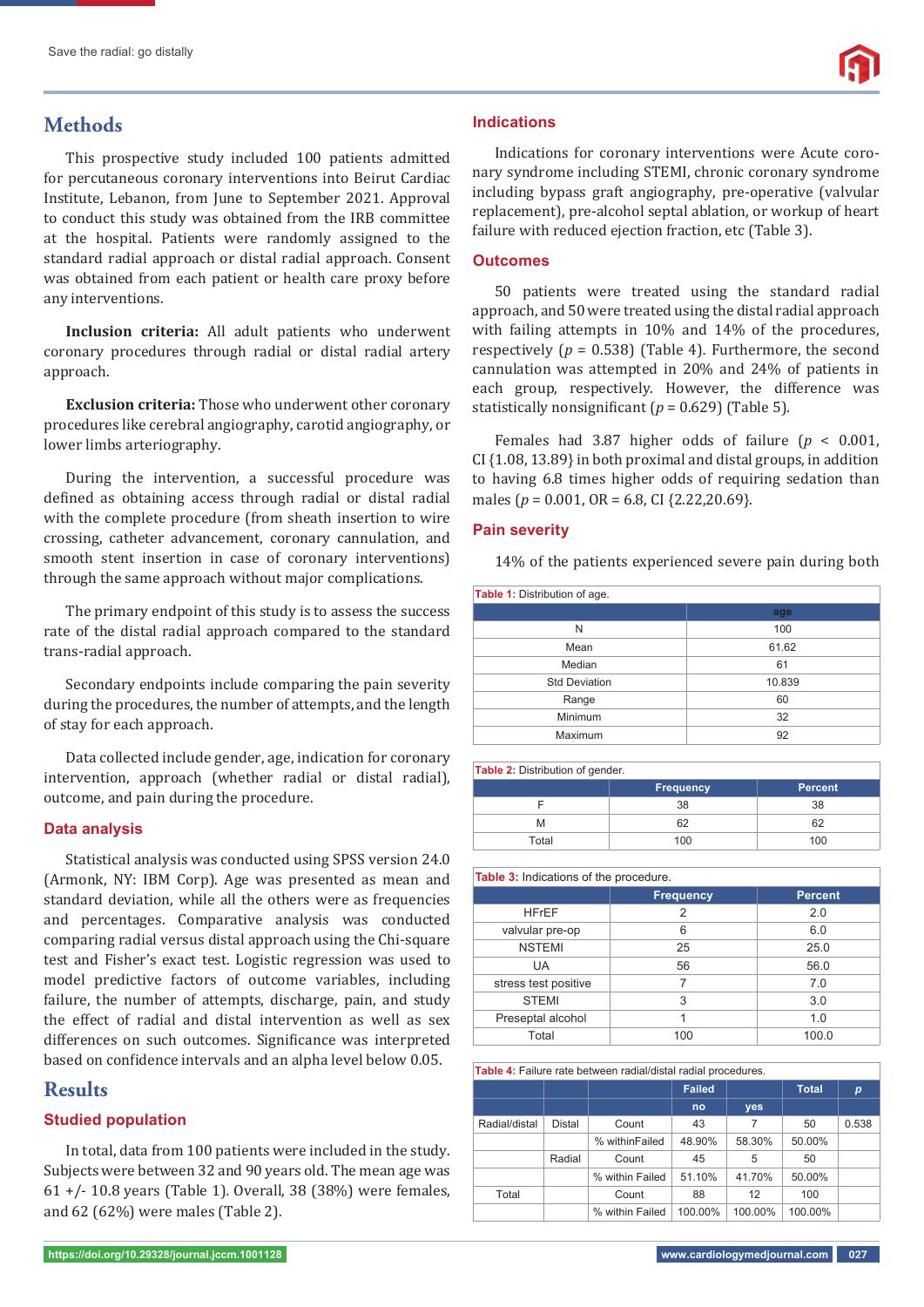proximal and distal approaches, while 22% had mild pain during the distal approach compared to 10% during the proximal approach. The pain was absent during distal and proximal approaches in 64% and 76% of the interventions, respectively (*p* = 0.251) (Table 6)*.*

#### **Time for discharge**

Three hours after the procedure, 31 patients (62%) of the patients who underwent distal intervention were discharged, compared to none with proximal intervention. On the other hand, most of the patients who had proximal radial approach (74%) coronary angiography were discharged after 6 hours of the procedure. The rest of the patients were discharged after 24 hours of the procedure  $(p < 0.001)$  (Table 7).

# **Discussion**

#### **Anatomy**

In the cubital fossa, the brachial artery bifurcates into the ulnar artery and the radial artery, providing a dual vascular supply to the hand.

| Table 5: radial/distal radial, number of attempts crosstabulation. |        |                            |                              |        |              |                  |  |
|--------------------------------------------------------------------|--------|----------------------------|------------------------------|--------|--------------|------------------|--|
|                                                                    |        |                            | <b>Number of</b><br>attempts |        | <b>Total</b> | $\boldsymbol{p}$ |  |
|                                                                    |        |                            | 1                            | 2      |              |                  |  |
| Radial/<br>distal                                                  | Distal | Count                      | 38                           | 12     | 50           | 0.629            |  |
|                                                                    |        | % within Radial/<br>distal | 76.00%                       | 24.00% | 100.00%      |                  |  |
|                                                                    | Radial | Count                      | 40                           | 10     | 50           |                  |  |
|                                                                    |        | % within Radial/<br>distal | 80.00%                       | 20.00% | 100.00%      |                  |  |
| Total                                                              |        | Count                      | 78                           | 22     | 100          |                  |  |
|                                                                    |        | % within Radial/<br>distal | 78.00%                       | 22.00% | 100.00%      |                  |  |

**Table 6:** Pain scale in both groups.

|                   |        |                            | Pain        |                      |               | <b>Total</b> | $p$ - value |  |
|-------------------|--------|----------------------------|-------------|----------------------|---------------|--------------|-------------|--|
|                   |        |                            | <b>None</b> | Mild.                | <b>Severe</b> |              |             |  |
| Radial/<br>distal | Distal | Count                      | 32          | 11                   | 7             | 50           | 0.251       |  |
|                   |        | % within Radial/<br>distal |             | 64.00% 22.00% 14.00% |               | 100.00%      |             |  |
|                   | Radial | Count                      | 38          | 5                    | 7             | 50           |             |  |
|                   |        | % within Radial/<br>distal |             | 76.00% 10.00% 14.00% |               | 100.00%      |             |  |
| Total             |        | Count                      | 70          | 16                   | 14            | 100          |             |  |
|                   |        | % within Radial/<br>distal | 70.00%      |                      | 16.00% 14.00% | 100.00%      |             |  |

| Table 7: Discharge hours in both groups. |        |                            |          |                  |        |       |           |  |
|------------------------------------------|--------|----------------------------|----------|------------------|--------|-------|-----------|--|
|                                          |        |                            |          | <b>Discharge</b> |        | total | p - value |  |
|                                          |        |                            | 3 hours  | 6 hrs            | 2 days |       |           |  |
| Radial/<br>diastal                       | Distal | Count                      | 31       | 3                | 16     | 50    |           |  |
|                                          |        | % within distal            | 62%      | 6.00%            | 32%    | 100%  |           |  |
|                                          | radial | count                      | 0        | 37               | 13     | 50    | < 0.001%  |  |
|                                          |        | % within radial            | $0.00\%$ | 74%              | 26%    | 100%  |           |  |
| Total                                    |        | count                      | 31       | 40               | 29     | 100   |           |  |
|                                          |        | % within radial/<br>distal | 31%      | 40%              | 29%    | 100%  |           |  |

The radial artery descends along the lateral side of the forearm above the radius toward the wrist, where it is palpable between the tendon of the flexor carpi radialis medially and the anterior border of the radius.

The anatomical snuffbox is defined as a triangular depression on the dorsum of the hand at the base of the thumb; it is bordered by the abductor pollicis longus and extensor pollicis brevis laterally and the extensor pollicis longus medially. The floor is formed by the scaphoid and trapezium carpal bones (Figure 1).

There are two sites at which the radial pulse can be found: in the anatomic snuffbox and the first intermetacarpal space; these two sites represent alternative puncture points for DRA [6].

Once it has reached the anatomic snuffbox or the dorsum of the hand, the radial artery has already given rise to some branches that, in case of vessel occlusion occurring at the distal radial artery puncture site, could avoid flow interruption in the forearm radial artery and possibly limit the reduction of blood supply to the hand. Flow interruption appears to play a central mechanism in the complex interplay of factors leading to radial artery occlusion [8].

In this background, DRA could maintain forearm radial artery patency during hemostatic compression or in case of occlusion at the puncture site [9].

It is essential to know that the DRA diameter is 20% less than the proximal [10].

In 2018, Kiemeneij, et al. reported a success rate of 89% using the DRA [11]. Subsequently, different studies described highly successful rates ranging between 88% and 99.5% [12]. Such results are similar to those observed in this study, with a success rate of 86%.

On the other hand, a two-center study conducted by Ziakas, et al. on 49 patients reported 10.2% failed attempts while utilizing DRA [13], which is slightly lower than that concluded by our study (14%). The most common etiologies behind the failure of the DRA include puncture failure, hypoplastic/ vasospastic distal radial artery, followed by failure to advance the guidewire [14].

Hammami et al showed in their study on 177 patients, a success rate of 98% for the RA group and 88% for the DRA group ( $p = 0.008$ ) [15].

In this report, RA interventions had a slightly higher success rate than DRA (90% and 84%, respectively). However, this difference was statistically nonsignificant ( $p = 0.538$ ). The familiarity with the proximal radial access, which is the most common access used. In our center, 95% of the coronary procedures were done through radial access, the remaining through the femoral approach, and this could explain such a nonstatistical difference.